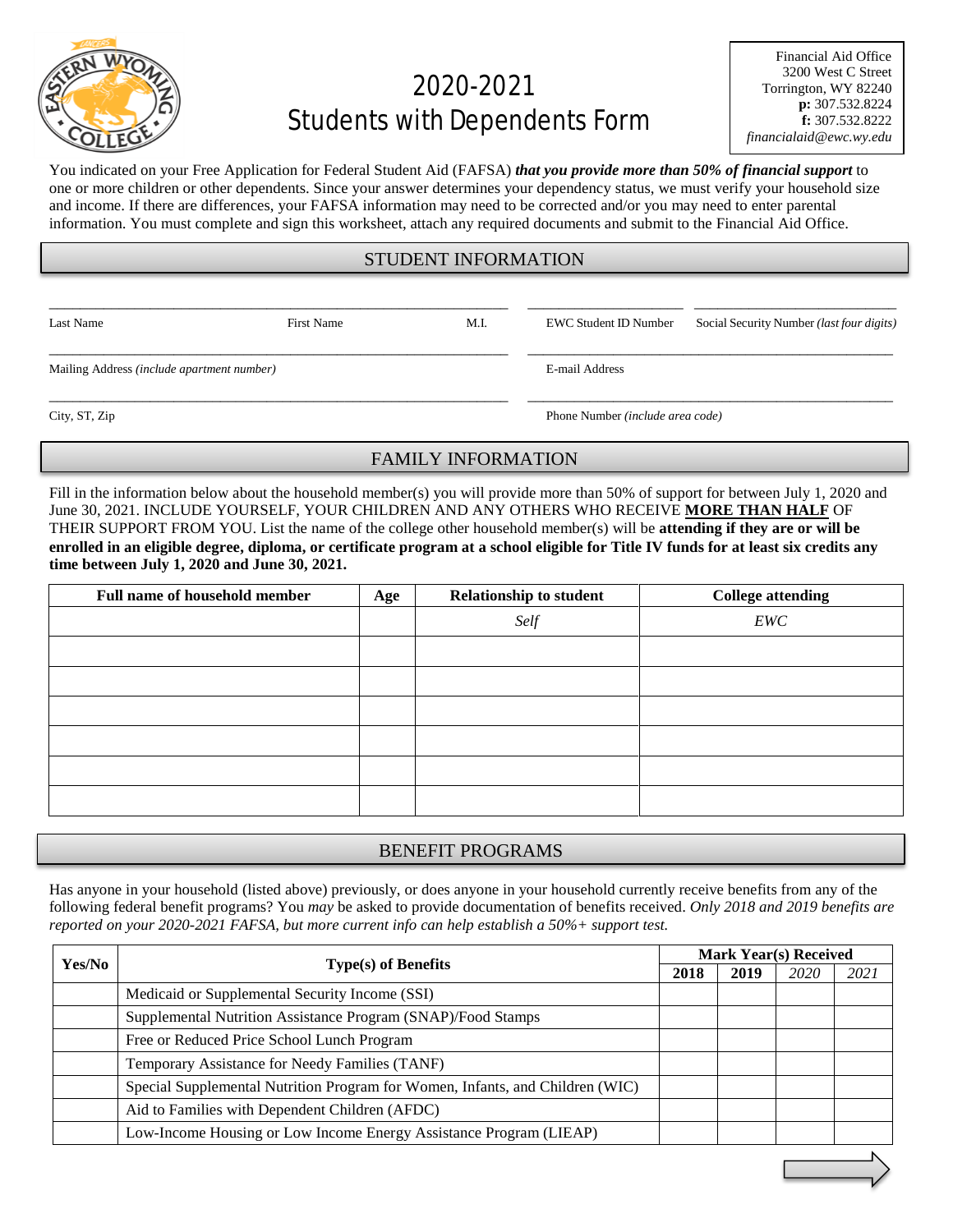#### LIVING CIRCUMSTANCES

**Please explain IN DETAIL what your living circumstances were in 2018. Because FAFSA information requires 2018 income information which may not reflect your current situation, please also explain IN DETAIL what your living circumstances are** *now.* Whom do you live with and how do you support your child/ren and/or other dependents? Provide dates of your living circumstances and detail *any* changes that occurred between 2018 and *now*. You may attach a separate sheet if needed.

*Please note:* In most cases, students living with parents cannot be considered to support a child or other dependents more than 50%, cannot be considered independent, and therefore must include parental information on the FAFSA.

\_\_\_\_\_\_\_\_\_\_\_\_\_\_\_\_\_\_\_\_\_\_\_\_\_\_\_\_\_\_\_\_\_\_\_\_\_\_\_\_\_\_\_\_\_\_\_\_\_\_\_\_\_\_\_\_\_\_\_\_\_\_\_\_\_\_\_\_\_\_\_\_\_\_\_\_\_\_\_\_\_\_\_\_\_\_\_\_\_\_\_\_\_\_\_\_\_\_\_\_\_\_\_\_\_\_\_\_

\_\_\_\_\_\_\_\_\_\_\_\_\_\_\_\_\_\_\_\_\_\_\_\_\_\_\_\_\_\_\_\_\_\_\_\_\_\_\_\_\_\_\_\_\_\_\_\_\_\_\_\_\_\_\_\_\_\_\_\_\_\_\_\_\_\_\_\_\_\_\_\_\_\_\_\_\_\_\_\_\_\_\_\_\_\_\_\_\_\_\_\_\_\_\_\_\_\_\_\_\_\_\_\_\_\_\_\_

\_\_\_\_\_\_\_\_\_\_\_\_\_\_\_\_\_\_\_\_\_\_\_\_\_\_\_\_\_\_\_\_\_\_\_\_\_\_\_\_\_\_\_\_\_\_\_\_\_\_\_\_\_\_\_\_\_\_\_\_\_\_\_\_\_\_\_\_\_\_\_\_\_\_\_\_\_\_\_\_\_\_\_\_\_\_\_\_\_\_\_\_\_\_\_\_\_\_\_\_\_\_\_\_\_\_\_\_

\_\_\_\_\_\_\_\_\_\_\_\_\_\_\_\_\_\_\_\_\_\_\_\_\_\_\_\_\_\_\_\_\_\_\_\_\_\_\_\_\_\_\_\_\_\_\_\_\_\_\_\_\_\_\_\_\_\_\_\_\_\_\_\_\_\_\_\_\_\_\_\_\_\_\_\_\_\_\_\_\_\_\_\_\_\_\_\_\_\_\_\_\_\_\_\_\_\_\_\_\_\_\_\_\_\_\_\_

\_\_\_\_\_\_\_\_\_\_\_\_\_\_\_\_\_\_\_\_\_\_\_\_\_\_\_\_\_\_\_\_\_\_\_\_\_\_\_\_\_\_\_\_\_\_\_\_\_\_\_\_\_\_\_\_\_\_\_\_\_\_\_\_\_\_\_\_\_\_\_\_\_\_\_\_\_\_\_\_\_\_\_\_\_\_\_\_\_\_\_\_\_\_\_\_\_\_\_\_\_\_\_\_\_\_\_\_

\_\_\_\_\_\_\_\_\_\_\_\_\_\_\_\_\_\_\_\_\_\_\_\_\_\_\_\_\_\_\_\_\_\_\_\_\_\_\_\_\_\_\_\_\_\_\_\_\_\_\_\_\_\_\_\_\_\_\_\_\_\_\_\_\_\_\_\_\_\_\_\_\_\_\_\_\_\_\_\_\_\_\_\_\_\_\_\_\_\_\_\_\_\_\_\_\_\_\_\_\_\_\_\_\_\_\_\_

\_\_\_\_\_\_\_\_\_\_\_\_\_\_\_\_\_\_\_\_\_\_\_\_\_\_\_\_\_\_\_\_\_\_\_\_\_\_\_\_\_\_\_\_\_\_\_\_\_\_\_\_\_\_\_\_\_\_\_\_\_\_\_\_\_\_\_\_\_\_\_\_\_\_\_\_\_\_\_\_\_\_\_\_\_\_\_\_\_\_\_\_\_\_\_\_\_\_\_\_\_\_\_\_\_\_\_\_

\_\_\_\_\_\_\_\_\_\_\_\_\_\_\_\_\_\_\_\_\_\_\_\_\_\_\_\_\_\_\_\_\_\_\_\_\_\_\_\_\_\_\_\_\_\_\_\_\_\_\_\_\_\_\_\_\_\_\_\_\_\_\_\_\_\_\_\_\_\_\_\_\_\_\_\_\_\_\_\_\_\_\_\_\_\_\_\_\_\_\_\_\_\_\_\_\_\_\_\_\_\_\_\_\_\_\_\_

\_\_\_\_\_\_\_\_\_\_\_\_\_\_\_\_\_\_\_\_\_\_\_\_\_\_\_\_\_\_\_\_\_\_\_\_\_\_\_\_\_\_\_\_\_\_\_\_\_\_\_\_\_\_\_\_\_\_\_\_\_\_\_\_\_\_\_\_\_\_\_\_\_\_\_\_\_\_\_\_\_\_\_\_\_\_\_\_\_\_\_\_\_\_\_\_\_\_\_\_\_\_\_\_\_\_\_\_

\_\_\_\_\_\_\_\_\_\_\_\_\_\_\_\_\_\_\_\_\_\_\_\_\_\_\_\_\_\_\_\_\_\_\_\_\_\_\_\_\_\_\_\_\_\_\_\_\_\_\_\_\_\_\_\_\_\_\_\_\_\_\_\_\_\_\_\_\_\_\_\_\_\_\_\_\_\_\_\_\_\_\_\_\_\_\_\_\_\_\_\_\_\_\_\_\_\_\_\_\_\_\_\_\_\_\_\_

\_\_\_\_\_\_\_\_\_\_\_\_\_\_\_\_\_\_\_\_\_\_\_\_\_\_\_\_\_\_\_\_\_\_\_\_\_\_\_\_\_\_\_\_\_\_\_\_\_\_\_\_\_\_\_\_\_\_\_\_\_\_\_\_\_\_\_\_\_\_\_\_\_\_\_\_\_\_\_\_\_\_\_\_\_\_\_\_\_\_\_\_\_\_\_\_\_\_\_\_\_\_\_\_\_\_\_\_

#### INCOME INFORMATION

**DO NOT LEAVE ANY ITEM BLANK.** If any item does not apply, enter "N/A" for Not Applicable where a response is requested, or enter \$0 in an area where an amount is requested. **ALL AMOUNTS ARE ANNUAL.** To determine the correct annual amount for each item: If you paid or received the same dollar amount every month in 2018, multiply that amount by the number of months in 2018 you paid or received it. If you did not pay or receive the same amount each month in 2018, add together the amounts you paid or received each month. If more space is needed for any item, attach a separate page with your name, student ID #, and appropriate information.

#### **Please list your living expenses and explain how they were met and by whom. Do not leave any field blank.**

|                          | 2018                 | <b>Current Year</b><br>Paid by: (Self/Parent/Other Relative/Friend) |      |                                         |
|--------------------------|----------------------|---------------------------------------------------------------------|------|-----------------------------------------|
| <b>Bill/Expense</b>      | <b>ANNUAL Amount</b> | <b>ANNUAL Amount</b>                                                | 2018 | <b>Current</b> (if different from 2018) |
| Rent/Mortgage            | \$                   | \$                                                                  |      |                                         |
| <b>Utilities</b>         | \$                   | \$                                                                  |      |                                         |
| Food                     | \$                   | \$                                                                  |      |                                         |
| Clothing                 | \$                   | \$                                                                  |      |                                         |
| Transportation           | \$                   | \$                                                                  |      |                                         |
| Car Payments/Leases      | \$                   | \$                                                                  |      |                                         |
| Insurance (Auto/Home)    | \$                   | \$                                                                  |      |                                         |
| Recreation/Entertainment | \$                   | \$                                                                  |      |                                         |
| Cell phone               | \$                   | \$                                                                  |      |                                         |
| Other:                   | \$                   | \$                                                                  |      |                                         |
| Other:                   | \$                   | \$                                                                  |      |                                         |